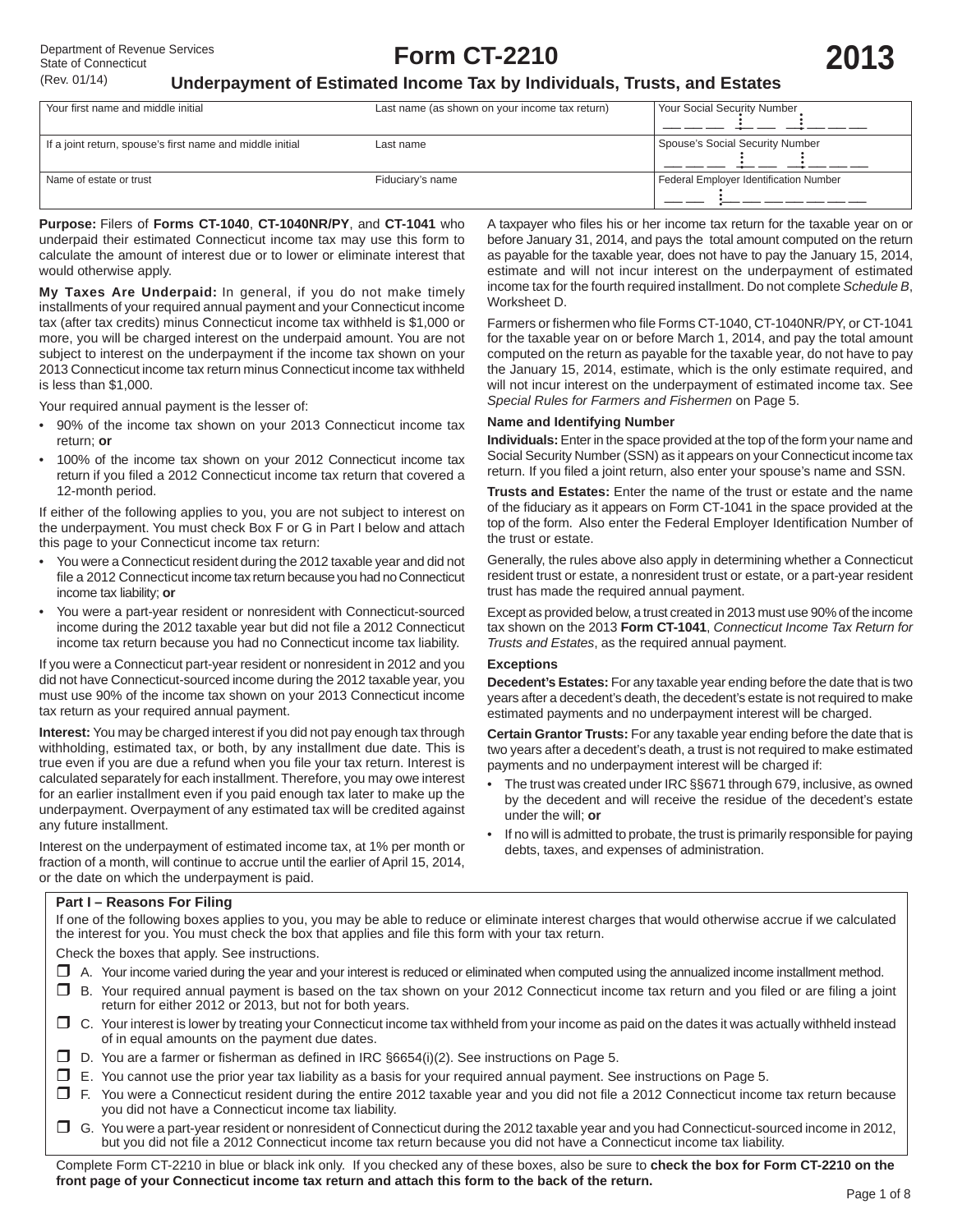| <b>Part II - Required Annual Payment</b>                                                         |  |  |  |  |  |  |
|--------------------------------------------------------------------------------------------------|--|--|--|--|--|--|
| Complete Part II to determine if you were required to make estimated payments. See Instructions. |  |  |  |  |  |  |
|                                                                                                  |  |  |  |  |  |  |
|                                                                                                  |  |  |  |  |  |  |
|                                                                                                  |  |  |  |  |  |  |
| 4. Subtract Line 3 from Line 1. If the result is less than \$1,000, stop here. Do not            |  |  |  |  |  |  |
|                                                                                                  |  |  |  |  |  |  |
| 6. Enter the smaller of Line 2 or Line 5. This is your required annual payment for 2013.  6.     |  |  |  |  |  |  |
| 7. Subtract Line 3 from Line 6. If the result is zero or less, stop here. Do not                 |  |  |  |  |  |  |

| Part III - Calculate Your Underpayment and Interest for Each Calendar Quarter See instructions.                                                                                                                                                         |     |     |             |      |              |
|---------------------------------------------------------------------------------------------------------------------------------------------------------------------------------------------------------------------------------------------------------|-----|-----|-------------|------|--------------|
|                                                                                                                                                                                                                                                         | A   | B   | $\mathbf C$ | D    | <b>Total</b> |
| 8. Enter the required annual payment from Part II, Line 6. Enter<br>the same amount in Columns A, B, C, and D. If you checked<br>Part I, Box A, or Box D, see instructions.                                                                             |     |     |             |      |              |
| 9. Installment percentages                                                                                                                                                                                                                              | .25 | .50 | .75         | 1.00 |              |
| 10. Multiply Line 8 by Line 9. Enter each result in the appropriate<br>column. If you checked Part I, Box A, see instructions.                                                                                                                          |     |     |             |      |              |
| 11. Enter the total Connecticut tax withheld, Part II, Line 3. Enter<br>the same amount in Columns A, B, C, and D. If you checked<br>Part I, Box C, skip this line and see instructions for Line 13.                                                    |     |     |             |      |              |
| 12. Withholding percentages                                                                                                                                                                                                                             | .25 | .50 | .75         | 1.00 |              |
| 13. Multiply Line 11 by Line 12. Enter each result in the<br>appropriate column. If you checked Part 1, Box C, see<br>instructions.                                                                                                                     |     |     |             |      |              |
| 14. Subtract Line 13 from Line 10. Enter each result in the<br>appropriate column. If Line 13 is equal to or greater than<br>Line 10 in any column, enter "0" in that column.                                                                           |     |     |             |      |              |
| 15. Enter the estimated tax payments. See instructions.                                                                                                                                                                                                 |     |     |             |      |              |
| 16. Underpayments - Subtract Line 15 from Line 14. Enter each<br>result in the appropriate column. If Line 15 is equal to or<br>greater than Line 14 in any column, enter "0" in that column.                                                           |     |     |             |      |              |
| 17. Interest - Use Worksheets A, B, C, and D of Schedule B and<br>enter each result in the appropriate column. Add Columns A,<br>B, C, and D. Enter the total in the Total Column and on the<br>appropriate line of your Connecticut income tax return. |     |     |             |      |              |

**Attach this form to the back of your Connecticut income tax return.**

**Keep a copy of this worksheet for your records.**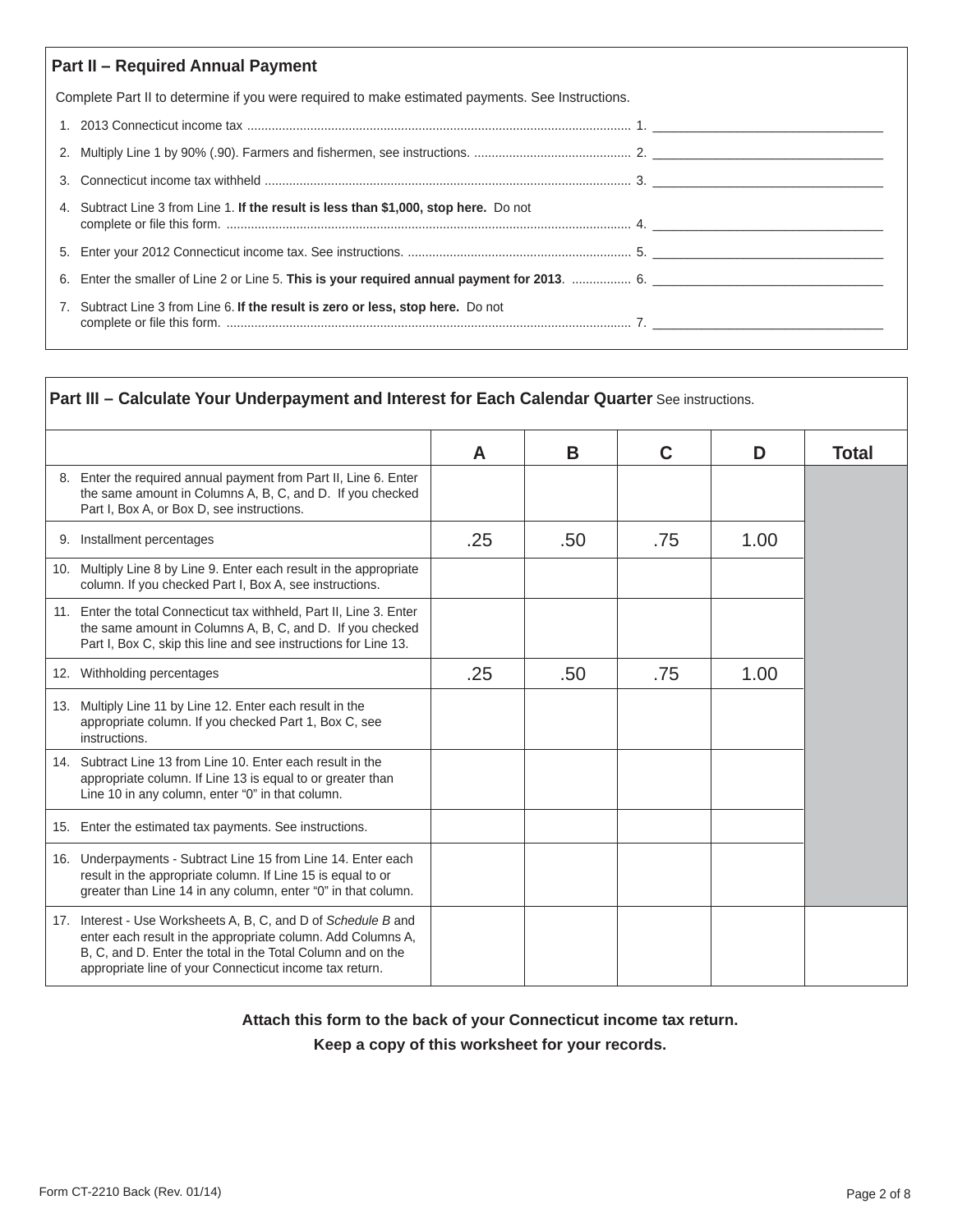| <b>Schedule A</b>                      |  |
|----------------------------------------|--|
| Annualized Income Installment Schedule |  |

|                                                                                                                                                   |                | (a)                               | (b)                               | (c)                               | (d)                                |
|---------------------------------------------------------------------------------------------------------------------------------------------------|----------------|-----------------------------------|-----------------------------------|-----------------------------------|------------------------------------|
| Trusts and estates should not use the period ending<br>dates shown to the right. Instead, use 2-28-2013,<br>4-30-2013, 7-31-2013, and 11-30-2013. |                | $1 - 1 - 2013$<br>to<br>3-31-2013 | $1 - 1 - 2013$<br>to<br>5-31-2013 | $1 - 1 - 2013$<br>to<br>8-31-2013 | $1 - 1 - 2013$<br>to<br>12-31-2013 |
| 1. Enter your Connecticut adjusted gross income for each<br>period. See instructions.                                                             | 1              |                                   |                                   |                                   |                                    |
| 2. Annualization amounts: Trusts and estates, see instructions.                                                                                   | $\overline{2}$ | $\overline{4}$                    | 2.4                               | 1.5                               | 1                                  |
| 3. Annualized income: Multiply Line 1 by Line 2.                                                                                                  | 3              |                                   |                                   |                                   |                                    |
| 4. Enter the tax for the amount on Line 3. See instructions.                                                                                      | 4              |                                   |                                   |                                   |                                    |
| 5. Credit for income taxes paid to qualifying jurisdictions:<br>Residents and part-year residents only, see instructions.                         | 5              |                                   |                                   |                                   |                                    |
| 6. Subtract Line 5 from Line 4.                                                                                                                   | 6              |                                   |                                   |                                   |                                    |
| 7. Connecticut alternative minimum tax: See instructions.                                                                                         | $\overline{7}$ |                                   |                                   |                                   |                                    |
| 8. Add Line 6 and Line 7.                                                                                                                         | 8              |                                   |                                   |                                   |                                    |
| 9. Credit for property taxes paid on your primary residence<br>or motor vehicle, or both: Residents only, see instructions.                       | 9              |                                   |                                   |                                   |                                    |
| 10. Subtract Line 9 from Line 8. If less than zero, enter "0."                                                                                    | 10             |                                   |                                   |                                   |                                    |
| 11. Allowable credits from Schedule CT-IT Credit, Part I, Line 11:<br>See instructions.                                                           | 11             |                                   |                                   |                                   |                                    |
| 12. Subtract Line 11 from Line 10.                                                                                                                | 12             |                                   |                                   |                                   |                                    |
| 13. Applicable percentages                                                                                                                        | 13             | 0.225                             | 0.45                              | 0.675                             | 0.90                               |
| 14. Multiply Line 12 by Line 13.                                                                                                                  | 14             |                                   |                                   |                                   |                                    |

# **Complete Lines 15 - 25 in one column before going to the next column.**

| 15. Add the amounts in all preceding columns of Line 21.                                                             | 15 |  |  |
|----------------------------------------------------------------------------------------------------------------------|----|--|--|
| 16. Annualized income installment: Subtract Line 15 from<br>Line 14. If zero or less, enter "0."                     | 16 |  |  |
| 17. Enter 25% (.25) of your required annual payment from<br>Form CT-2210, Part II, Line 6, in each column.           | 17 |  |  |
| 18. Enter amount from Line 20 of the preceding column of<br>this schedule.                                           | 18 |  |  |
| 19. Add Line 17 and Line 18 and enter the total.                                                                     | 19 |  |  |
| 20. Subtract Line 16 from Line 19.<br>If less than zero, enter "0."                                                  | 20 |  |  |
| 21. Enter the smaller of Line 16 or Line 19.                                                                         | 21 |  |  |
| 22. Enter the amount from Line 21, Column (a) here and on<br>Form CT-2210, Part III, Line 10, Column A.              | 22 |  |  |
| 23. Add Line 21, Column (b) and Line 22, Column (a). Enter<br>here and on Form CT-2210, Part III, Line 10, Column B. | 23 |  |  |
| 24. Add Line 21, Column (c) and Line 23, Column (b). Enter<br>here and on Form CT-2210, Part III, Line 10, Column C. | 24 |  |  |
| 25. Add Line 21, Column (d) and Line 24, Column (c). Enter<br>here and on Form CT-2210, Part III, Line 10, Column D. | 25 |  |  |
|                                                                                                                      |    |  |  |

**If you completed this schedule, attach it to Form CT-2210. Keep a copy of this schedule for your records.**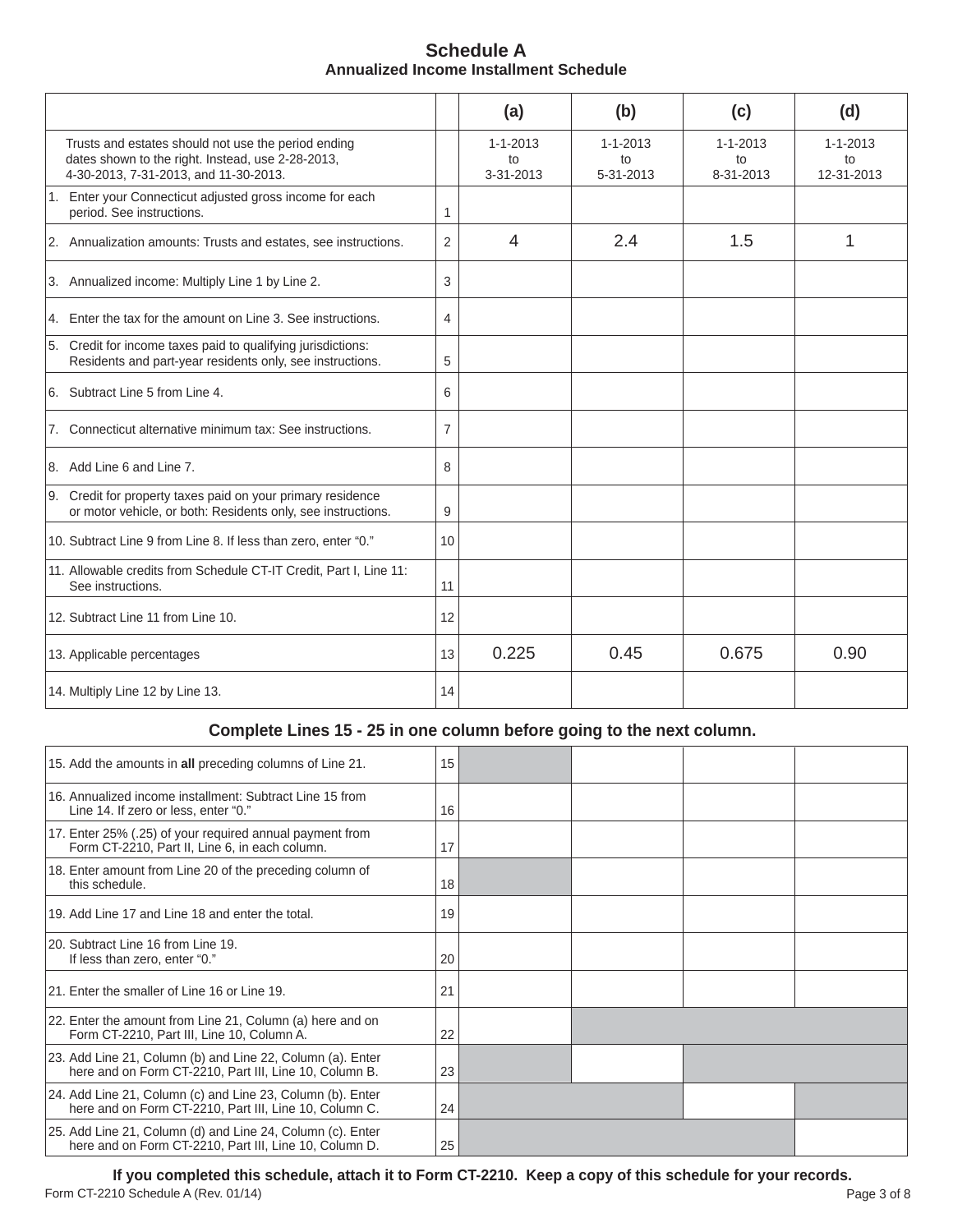## **Schedule B Interest Calculation**

## **Worksheet A —** For period beginning after April 15, 2013, and ending on or before June 15, 2013.

|                               | <b>Date</b>            | <b>Amount</b> | <b>Interest</b><br>Rate | <b>Interest</b> |
|-------------------------------|------------------------|---------------|-------------------------|-----------------|
|                               |                        |               |                         |                 |
| Line a - Underpayment         |                        |               | .01                     |                 |
| Line b - Late payment         | 4-16-2013 to 5-15-2013 |               |                         |                 |
| Line c - Revised underpayment |                        |               | .01                     |                 |
| Line d - Late payment         | 5-16-2013 to 6-15-2013 |               |                         |                 |
| Line e - Total interest       |                        |               |                         |                 |

## **Worksheet B** — For period beginning after June 15, 2013, and ending on or before September 15, 2013.

| Line a - Underpayment         |                        | .01 |  |
|-------------------------------|------------------------|-----|--|
| Line b - Late payment         | 6-16-2013 to 7-15-2013 |     |  |
| Line c - Revised underpayment |                        | .01 |  |
| Line d - Late payment         | 7-16-2013 to 8-15-2013 |     |  |
| Line e - Revised underpayment |                        | .01 |  |
| Line f - Late payment         | 8-16-2013 to 9-15-2013 |     |  |
| Line g - Total interest       |                        |     |  |

**Worksheet C** — For period beginning after September 15, 2013, and ending on or before January 15, 2014.

|                               |                          | 2 |     |  |
|-------------------------------|--------------------------|---|-----|--|
| Line a - Underpayment         |                          |   | .01 |  |
| Line b - Late payment         | 9-16-2013 to 10-15-2013  |   |     |  |
| Line c - Revised underpayment |                          |   | .01 |  |
| Line d - Late payment         | 10-16-2013 to 11-15-2013 |   |     |  |
| Line e - Revised underpayment |                          |   | .01 |  |
| Line f - Late payment         | 11-16-2013 to 12-15-2013 |   |     |  |
| Line g - Revised underpayment |                          |   | .01 |  |
| Line h - Late payment         | 12-16-2013 to 1-15-2014  |   |     |  |
| Line i - Total interest       |                          |   |     |  |

**Worksheet D** — For period beginning after January 15, 2014, and ending on or before April 15, 2014.

| Line a - Underpayment         |                        | .01 |  |
|-------------------------------|------------------------|-----|--|
| Line b - Late payment         | 1-16-2014 to 2-15-2014 |     |  |
| Line c - Revised underpayment |                        | .01 |  |
| Line d - Late payment         | 2-16-2014 to 3-15-2014 |     |  |
| Line e - Revised underpayment |                        | .01 |  |
| Line f - Late payment         | 3-16-2014 to 4-15-2014 |     |  |
| Line g - Total interest       |                        |     |  |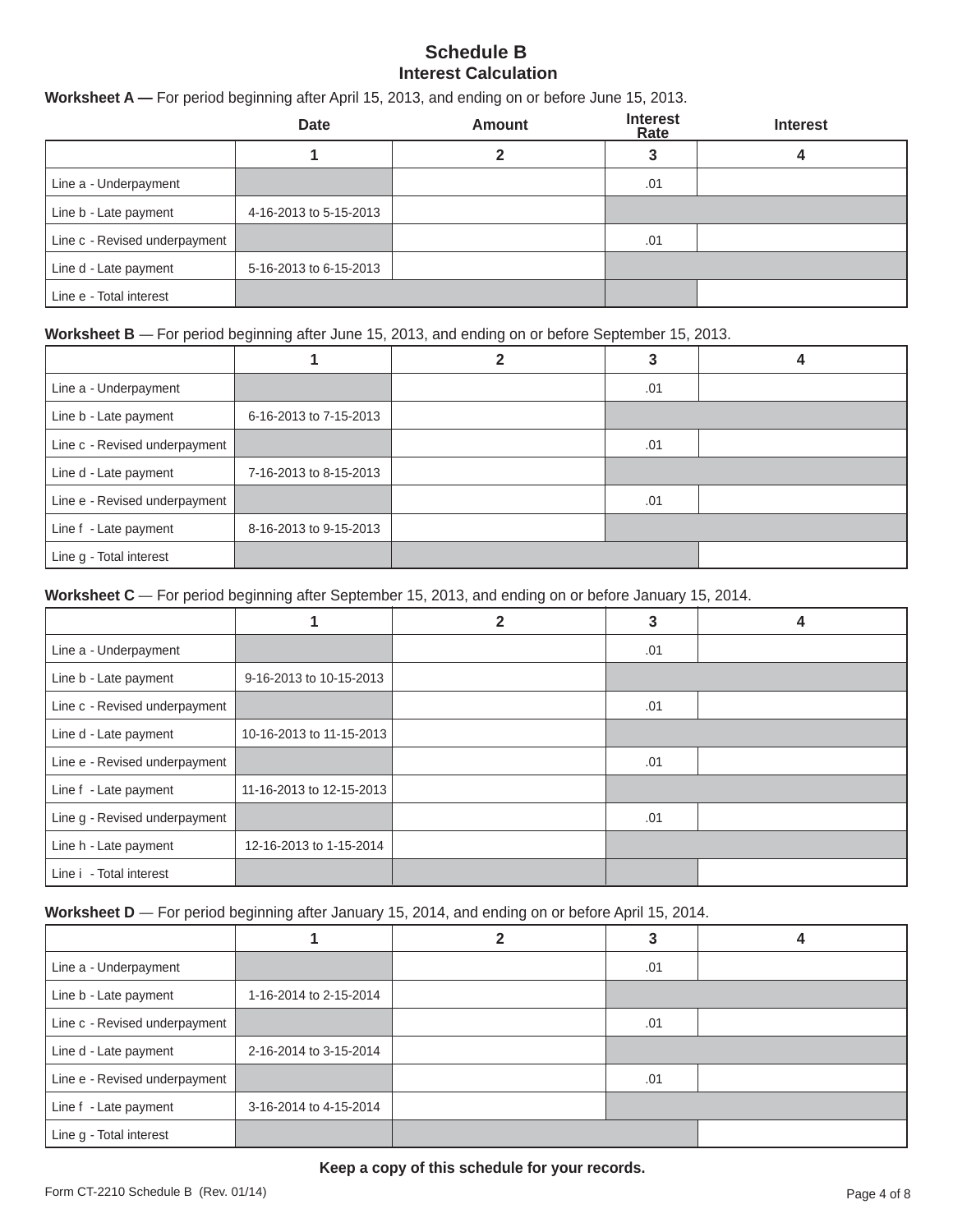## **Form CT-2210 Instructions**

Do not file this form unless:

- You checked one of the boxes in Part I; **or**
- You wish to calculate and pay the interest you owe with your return.

If you do not file this form, the Department of Revenue Services (DRS) will calculate interest on any underpayment of estimated tax you owe and send you a bill. The interest on the underpayment of estimated tax will stop accruing on the **earlier** of the date you pay your total tax liability or April 15, 2014.

**When My Payments Are Due:** In general, four equal installments of estimated tax are required on April 15, June 15, September 15, and January 15. Fiscal year filers should follow federal filing dates. If the due date falls on a Saturday, Sunday, or legal holiday, the next business day is the due date.

Estates and certain trusts are required to make estimated income tax payments as stated above for any taxable year ending two or more years after the date of the decedent's death. For additional information on when certain trusts are required to make estimated income tax payments, see IRC §§671 through 679.

**Special Rules for Farmers and Fishermen:** If you are a farmer or fisherman, as defined in IRC §6654(i)(2), your required annual payment is the lesser of:

- 66<sup>2</sup>/<sub>3</sub>% of the income tax shown on your 2013 Connecticut income tax return; **or**
- 100% of the income tax shown on your 2012 Connecticut income tax return, if you filed a 2012 income tax return that covered a 12-month period.

Farmers and fishermen are required to make only one installment of estimated income tax for the taxable year. If you are a farmer or fisherman, you must do one of the following:

- Pay the required installment on or before January 15, 2014; **or**
- File your 2013 Connecticut income tax return on or before March 1, 2014, and pay the full amount computed on the return. In this case, do not make an estimated income tax payment for 2013.

See the instructions for Box D.

#### **Part I: Reasons for Filing**

Complete Part I **only** if one of the following boxes applies to you. By checking the box that applies to you, you may be able to reduce or eliminate interest charges that would otherwise accrue if we calculated the interest for you under the normal requirements for making estimated tax payments. If you checked any of the boxes in Part I, also be sure to check the box for **Form CT-2210** on the front page of your **Form CT-1040**, **Form CT-1041**, or **Form CT-1040NR/PY**.

You may only use 100% of your 2012 Connecticut income tax to calculate your required annual payment if:

- You filed a 2012 Connecticut income tax return that covered a 12-month period; **or**
- During the 2012 taxable year, you were a resident, part-year resident, or nonresident with Connecticut-sourced income and you did not file a 2012 Connecticut income tax return because you did not have a Connecticut income tax liability. See Part II, Line 5, for instructions on calculating your required annual payment.

**Box A:** Check this box if you are using the annualized income installment method. If your income fluctuated during the year, this method may reduce or eliminate the amount of one or more required quarterly payments. See instructions for *Schedule A*.

If you were a part-year resident who moved into Connecticut in 2013 and you cannot use the prior year tax liability as the basis of the required annual payment, you may benefit by using the annualized installment method to report Connecticut-sourced income in the period(s) in which it was earned.

**Box B:** Check this box if your estimated tax payments were based on the tax shown on your 2012 Connecticut income tax return **and** your filing status changed from last year. See Changes in Filing Status in Part II, Line 5.

**Box C:** Check this box if you want income tax withheld in 2013 to be applied when it was **actually withheld** rather than in four equal installments. See instructions for Part III, Line 11 and Line 13.

**Box D:** Check this box if you are a farmer or fisherman and:

- You are required to make only one installment of estimated Connecticut income tax; **or**
- You have filed your tax return for the taxable year on or before March 1, 2014, and have paid the amount computed on the return as payable for the taxable year. Stop here and do not complete Part II and Part III.

Attach Form CT-2210 to your Connecticut income tax return and check the box for Form CT-2210 on the front of Form CT-1040 or CT-1040NR/PY.

**Box E:** Check this box if you were a part-year resident or nonresident of Connecticut during the 2012 taxable year, did not have Connecticutsourced income, and were not required to file a Connecticut income tax return. If you check Box E, you must use 90% of your 2013 income tax as your required annual payment.

**Box F:** Check this box if you were a Connecticut resident during the entire 2012 taxable year and you did not file a 2012 Connecticut income tax return because you did not have a Connecticut income tax liability.

**Box G:** Check this box if you were a part-year resident or nonresident of Connecticut during the 2012 taxable year and you had Connecticutsourced income in 2012, but you did not file a 2012 Connecticut income tax return because you did not have a Connecticut income tax liability.

See the instruction booklet for Form CT-1040 or Form CT-1040NR/PY for filing requirements and the gross income test. The instructions for Form CT-1040NR/PY also list examples of Connecticut-sourced income.

## **Part II: Required Annual Payment**

**Line 1:** Enter the amount of income tax shown on your 2013 Connecticut income tax return (Form CT-1040, Line 14; Form CT-1040NR/PY, Line 16; or Form CT-1041, Line 9). Do not subtract estimated payments or Connecticut tax withheld in 2013.

Line 2: Farmers and fishermen multiply Line 1 by 66<sup>2</sup>/<sub>3</sub>%.

**Line 3:** Enter **Connecticut** income tax withheld in 2013. Do not enter any estimated tax payments or taxes withheld for the Internal Revenue Service (IRS) or other jurisdictions.

**Line 5:** If your filing status was the same on your 2012 and 2013 Connecticut income tax returns and your 2012 Connecticut income tax return covered a 12-month period, enter 100% of the income tax shown on your 2012 Connecticut income tax return (Form CT-1040, Line 14, or Form CT-1040NR/PY, Line 16, CT-1041, Line 9).

If you did not file a 2012 Connecticut income tax return because you did not have a Connecticut income tax liability and you were a resident, nonresident, or part-year resident in 2012 with Connecticut-sourced income, enter "0."

If you were a Connecticut part-year resident or nonresident in 2012 and you did not have Connecticut-sourced income during the 2012 taxable year, leave Line 5 blank and enter the amount from Line 2 as your required annual payment on Line 6.

**Changes in Filing Status From 2012 to 2013: If you are filing a joint** Connecticut return for 2013 but filed separate Connecticut returns for 2012 as single, filing separately for federal and Connecticut, filing separately for Connecticut only, or head of household, you must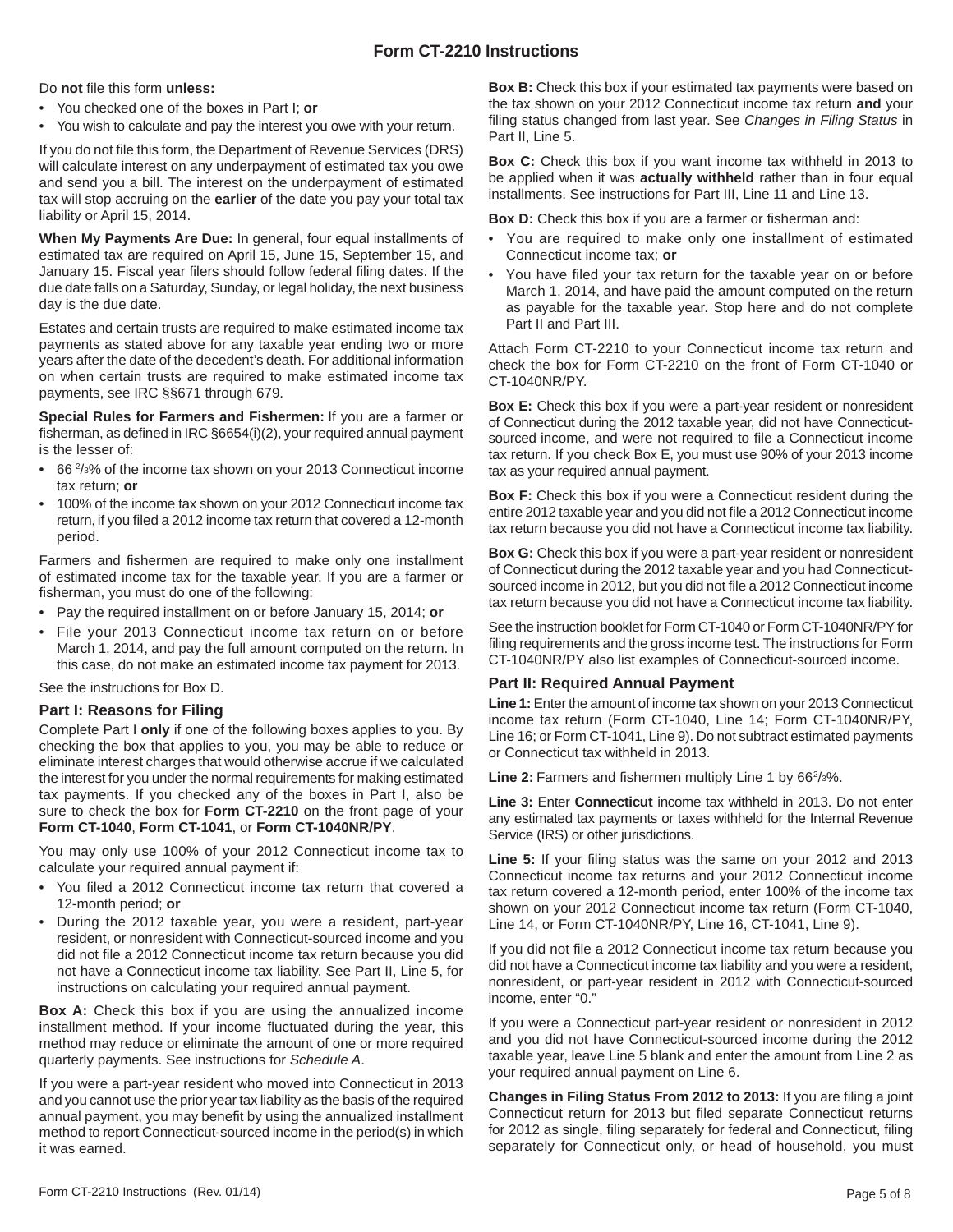combine your 2012 separate tax liabilities to determine your combined 2012 income tax. If either you or your spouse did not file a 2012 Connecticut income tax return, see the instructions for Part I, Box E, to determine if you can use the prior year tax as the basis for your required annual payment.

If you are filing Connecticut returns as filing separately for 2013 but filed a joint Connecticut return for 2012, you must determine your share of the 2012 tax (Form CT-1040, Line 14, or Form CT-1040NR/PY, Line 16). First calculate the 2012 tax both you and your spouse would have paid had you filed separate Connecticut returns for 2012 as married persons filing separately. Then complete the following calculation:

 **Your separate 2012 tax liability**

 **X** Your 2012 joint tax liability<br>Both spouses' separate 2012 tax liabilities

#### **Examples**

The following taxpayers, after subtracting Connecticut income tax withheld, have a 2013 Connecticut income tax liability of more than \$1,000 and may be liable for interest on the underpayment of their estimated Connecticut income tax.

Anita, a resident of Connecticut during the entire 2012 taxable year, filed a 2012 resident income tax return.

Anita's 2013 required annual payment is the lesser of 100% of the income tax shown on her 2012 Connecticut income tax return or 90% of the income tax shown on her 2013 Connecticut income tax return.

If none of the reasons on CT-2210 Part 1 apply to her, Anita is liable for interest on the underpayment of estimated Connecticut income tax. Anita is not required to complete Form CT-2210. DRS will calculate the interest and bill her.

Bill, a resident of Connecticut during the entire 2012 taxable year, did not file a 2012 Connecticut income tax return because he had no 2012 Connecticut income tax liability. Bill's 2013 required annual payment is zero.

Bill must check Box F on Form CT-2210, check the box on Page 1 of Form CT-1040 that he completed Form CT-2210, and attach Form CT-2210 to his 2013 Connecticut income tax return.

Jim, a part-year resident or nonresident of Connecticut during the 2012 taxable year, had Connecticut-sourced income in 2012 but did not file a 2012 Connecticut income tax return because he had no 2012 Connecticut income tax liability. Jim's 2013 required annual payment is zero.

Jim must check Box G on Form CT-2210, check the box on Page 1 of Form CT-1040 or Form CT-1040NR/PY that he completed Form CT-2210, and attach Form CT-2210 to his 2013 Connecticut income tax return.

Sara, a nonresident or part year resident of Connecticut during the 2012 taxable year, had no Connecticut-sourced income in 2012 and did not file a 2012 Connecticut income tax return because she had no 2012 Connecticut income tax liability. Sara's 2013 required annual payment is 90% of the income tax shown on her 2013 Connecticut income tax return.

Sara must check Box E on Form CT-2210, check the box on Page 1 of Form CT-1040 or Form CT-1040NR/PY that she completed Form CT-2210, and attach Form CT-2210 to her 2013 Connecticut income tax return.

David, a resident, part-year resident, or nonresident of Connecticut during the 2012 taxable year, had a Connecticut income tax liability in 2012 but in error did not file a 2012 Connecticut income tax return.

David must complete and submit his 2012 Connecticut income tax return to DRS before filing his 2013 Connecticut income tax return.

David's 2013 required annual payment is the lesser of 90% of the income tax shown on his 2013 Connecticut income tax return or 100% of the income tax shown on his 2012 Connecticut income tax return. Since David did not file a 2012 Connecticut income tax return, David's required annual payment is 90% of the income tax shown on his 2013 Connecticut income tax return.

Eric, a nonresident of Connecticut during the 2012 taxable year, had no Connecticut-sourced income in 2012 and did not file a 2012 Connecticut income tax return because he had no Connecticut income tax liability. Eric moved to Connecticut in June 2013 and, as a part-year resident of Connecticut in 2013, files a 2013 Form CT-1040NR/PY.

Eric's 2013 required annual payment is 90% of the income tax shown on his 2013 Connecticut income tax return.

Eric must check Box E on Form CT-2210. Because Eric moved to Connecticut in June, he may benefit by checking Box A and using the annualized income installment method to compute the interest.

Kim, a part-year resident of Connecticut during the 2012 taxable year, filed a 2012 Form CT-1040NR/PY that covered a 12-month period and files a 2013 Form CT-1040.

Kim's 2013 required annual payment is the lesser of 90% of the income tax shown on her 2013 Connecticut income tax return or 100% of the income tax shown on her 2012 Connecticut income tax return.

If none of the reasons on CT-2210 Part 1 apply to Kim, Kim is liable for interest on the underpayment of estimated Connecticut income tax. Kim is not required to complete Form CT-2210. DRS will calculate the interest and bill her.

Tim, a resident of Connecticut during the 2012 taxable year, filed as married filing jointly on his 2012 Form CT-1040 and as single on his 2013 Form CT-1040.

Tim's 2013 required annual payment is the lesser of 90% of his 2013 Connecticut income tax liability or 100% of his separate 2012 Connecticut income tax liability as computed using the formula on the left.

If Tim is using 100% of his separate 2012 Connecticut income tax liability, Tim must check Box B, check the box on Page 1 of Form CT-1040 that he completed Form CT-2210, and attach Form CT-2210 to his 2013 Connecticut income tax return.

#### **Part III - Calculate Your Underpayment and Interest**

**Line 8:** If you are using the annualized income installment method, skip Line 8 and Line 9 and **go on to Line 10**. Be sure you also check Part I, Box A.

If you checked Part I, Box D, because you are a **farmer** or **fi sherman** and you have made only one installment of estimated income tax, complete Column D **only**.

**Line 10:** If you checked Part I, Box A, because you are using the annualized income installment method, enter the amounts from *Schedule A*, Annualized Income Installment Schedule Lines 22 through 25, in the appropriate columns. Attach *Schedule A* to Form CT-2210 and also include your computations of your Connecticut adjusted gross income for each period.

**Line 11:** Enter the total amount of **Connecticut** income tax withheld in 2013 in Columns A, B, C, and D. **Do not** enter estimated tax payments or taxes withheld for the IRS or other jurisdictions.

**Example:** If your total 2013 Connecticut income tax withheld was \$1,300, enter \$1,300 in Columns A, B, C, and D.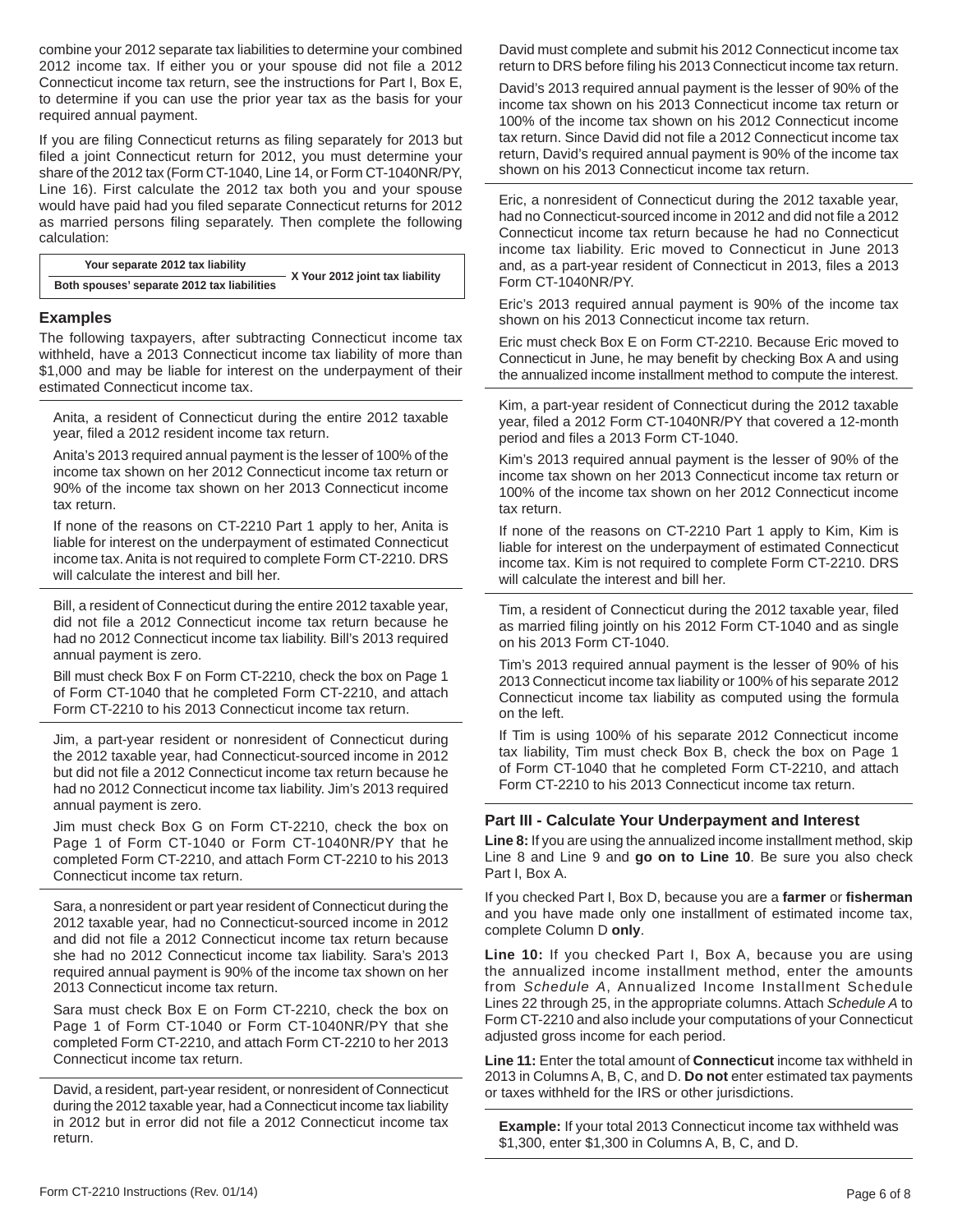If you want Connecticut income tax withholding to apply when it was actually withheld, skip Line 11 and Line 12 and **go on to Line 13**. Be sure you also check Part I, Box C.

**Line 13:** If you want Connecticut income tax withholding to apply when it was actually withheld, enter the actual cumulative withholding amounts on Line 13.

**Example:** If \$600 was withheld in March, \$200 in May, \$200 in August, and \$300 in November, enter \$600 in Column A, \$800 in Column B, \$1,000 in Column C, and \$1,300 in Column D.

**Line 15:** Enter in the appropriate columns all timely installment payments you made. Timely installment payments are all payments (**other than any tax withheld**) made on or before the estimated payment due date(s) including any previous installment payments.

**Example:** If estimated Connecticut income tax payments of \$100 each were made on April 15, June 15, September 15, 2013, and January 15, 2014, enter \$100 in Column A, \$200 in Column B, \$300 in Column C, and \$400 in Column D.

## **Schedule A Annualized Income Installment**

## **General Instructions**

You may benefit from using the annualized income installment method if your income varied throughout the year because you earned more money later in the year than you did in the early part of the year, such as from lottery winnings, investment income, or self-employment income.

By using this method, you may be able to reduce or eliminate the amount of one or more required installments.

For information on filing estimated tax payments using the annualized income installment method, see **Informational Publication 2012(16)**, *A Guide to Calculating Your Annualized Estimated Income Tax Installments* and *Worksheet CT-1040AES.* This publication is available from the DRS website at **www.ct.gov/DRS**.

If you use the annualized income installment method for any installment due date, you must use this method for all installment due dates. Form CT-2210, *Schedule A,* automatically selects the smaller of the annualized income installment or regular installment increased by the amount saved by using the annualized income installment method in computing earlier installments.

If you use the annualized income installment method, you are required to complete **all** of the following steps:

- 1. Check Box A on Form CT-2210, Part I;
- 2 Enter the amounts from *Schedule A*, Lines 22 through 25 in the appropriate columns on Form CT-2210, Part III, Line 10;
- 3. Attach Form CT-2210 and *Schedule A* to your return;
- 4. Attach your calculations of your Connecticut adjusted gross income for each period; **and**
- 5. Check the box for Form CT-2210 on the front of your Connecticut income tax return.

## **Line Instructions**

**Line 1:** Attach a schedule showing how you computed your Connecticut adjusted gross income for each period.

Trusts and estates must enter their Connecticut taxable income and use the following period ending dates: 2-28-2013, 4-30-2013, 7-31-2013, and 11-30-2013.

**Line 2: Trusts and estates** do not use the amounts shown in Columns (a) through (d). Instead, use 6, 3, 1.71429, and 1.09091, as the annualization amounts.

**Line 4: Resident individuals** must compute the tax on the amount shown on Line 3 using the *Tax Tables* or the *Tax Calculation Schedule*.

**Nonresidents and part-year resident individuals** must use the schedules and worksheets for Form CT-1040NR/PY to determine Connecticut-sourced income. Nonresident trusts and estates and part-year resident trusts must use the schedules and worksheets for Form CT-1041 to determine Connecticut-sourced income. To calculate the tax, complete the worksheet below for each column.

|    | a. Annualized income from Line 3 of this schedule                                                                                                                                                                                                                                  |  |
|----|------------------------------------------------------------------------------------------------------------------------------------------------------------------------------------------------------------------------------------------------------------------------------------|--|
|    | b. Annualized Connecticut-sourced income                                                                                                                                                                                                                                           |  |
|    | c. Enter the greater of Line a or Line b.                                                                                                                                                                                                                                          |  |
|    | d. Enter the tax due on Line c using the tax tables or the<br>Tax Calculation Schedule.                                                                                                                                                                                            |  |
|    | Trusts and estates: Multiply Line c by 6.7% (.067).                                                                                                                                                                                                                                |  |
|    | e. Divide Connecticut-sourced income for the period by<br>Connecticut adjusted gross income (Connecticut taxable<br>income for trusts and estates) for the period. This is<br>your allocated Connecticut income tax percentage. If<br>Line b is greater than Line a, enter 1.0000. |  |
| f. | Multiply Line d by Line e.<br>Enter here and on Schedule A, Line 4.                                                                                                                                                                                                                |  |

**Line 5:** The credit for tax paid to a qualifying jurisdiction is based wholly or partly on the annualized income for each period.

**Line 7:** You must annualize your adjusted federal alternative minimum taxable income using the annualization amounts on Line 2. Use Form CT-6251 as a guide.

**Line 9:** Resident Individuals - Enter the credit for property taxes paid on your primary residence, motor vehicle, or both, as calculated on your 2013 Form CT-1040, *Schedule 3*.

The credit may not exceed **\$300** and may be further reduced. Refer to Form CT-1040, *Schedule 3,* and instructions when calculating the credit.

**Line 11:** The allowable Connecticut income tax credits from Schedule CT-IT Credit, Part I, Line 11, is based wholly or partly on the annualized income for each period.

**Lines 15 through 25:** You **must** complete Lines 15 through 25 in one column before continuing to the next column.

## **Schedule B Interest Calculation**

## **General Instructions**

Complete the worksheet for any period where an underpayment is shown on Form CT-2210, Part III, Line 16.

**Example:** If the underpayment is shown in Part III, Line 16, Column A, complete Worksheet A. If no underpayment is shown in Part III, Line 16, Column B, but an underpayment is shown in Part III, Line 16, Column C, skip Worksheet B and complete Worksheet C.

Interest at 1% per month or fraction of a month will continue to accrue until the earlier of April 15, 2014, or the date on which the underpayment is paid. A month is measured from the sixteenth day of the first month to the fifteenth day of the next month. Any fraction of a month is considered a whole month.

## **Line Instructions**

Before calculating your interest, list all estimated payments and Connecticut tax withholding for 2013 on a separate sheet of paper. For Connecticut income tax withheld, you are considered to have paid 25% of this amount on each payment due date (4/15, 6/15, 9/15, and 1/15) unless you can show otherwise.